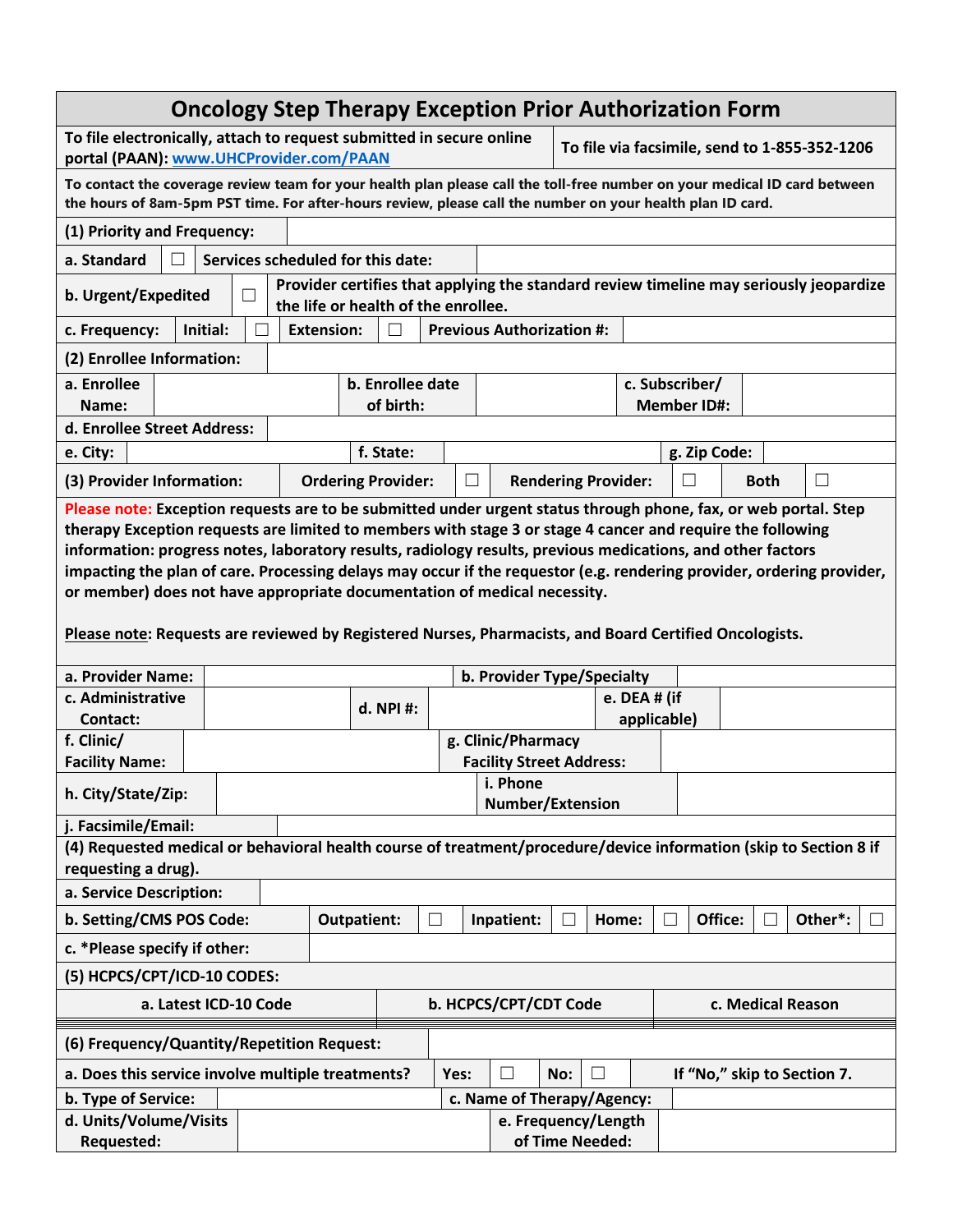|                                                                                                                                                                   | (8) Prescription Drug:                                                                                             |  |  |  |          |  |  |                    |                 |  |            |  |  |     |   |  |         |  |  |
|-------------------------------------------------------------------------------------------------------------------------------------------------------------------|--------------------------------------------------------------------------------------------------------------------|--|--|--|----------|--|--|--------------------|-----------------|--|------------|--|--|-----|---|--|---------|--|--|
|                                                                                                                                                                   | a. Diagnosis Name and Code:                                                                                        |  |  |  |          |  |  |                    |                 |  |            |  |  |     |   |  |         |  |  |
| b. Patient Height<br>c. Patient Weight<br>(if required):<br>(if required):                                                                                        |                                                                                                                    |  |  |  |          |  |  |                    |                 |  |            |  |  |     |   |  |         |  |  |
| d. Route of Administration:                                                                                                                                       |                                                                                                                    |  |  |  | Oral/SL: |  |  |                    | <b>Topical:</b> |  | Injection: |  |  | IV: | H |  | Other*: |  |  |
| *Please explain if "other:"                                                                                                                                       |                                                                                                                    |  |  |  |          |  |  |                    |                 |  |            |  |  |     |   |  |         |  |  |
| e. Administrated:<br><b>Doctor's Office:</b><br><b>Dialysis Center:</b><br><b>Home Health Hospice:</b><br><b>By Patient:</b>                                      |                                                                                                                    |  |  |  |          |  |  |                    |                 |  |            |  |  |     |   |  |         |  |  |
| g. Strength (include both                                                                                                                                         |                                                                                                                    |  |  |  |          |  |  | h. Dosing Schedule |                 |  |            |  |  |     |   |  |         |  |  |
| f. Medication<br>i. Quantity per month or<br>loading and maintenance<br>(including length of<br><b>Quantity Limits</b><br><b>Requested</b><br>therapy)<br>dosage) |                                                                                                                    |  |  |  |          |  |  |                    |                 |  |            |  |  |     |   |  |         |  |  |
| Yes*:<br>j. Is the patient currently treated with the requested medication(s):<br>$\Box$<br>No:<br>$\mathbf{L}$                                                   |                                                                                                                    |  |  |  |          |  |  |                    |                 |  |            |  |  |     |   |  |         |  |  |
|                                                                                                                                                                   |                                                                                                                    |  |  |  |          |  |  |                    |                 |  |            |  |  |     |   |  |         |  |  |
| *If "Yes," when was the treatment with the requested medication started? Date:<br>k. Anticipated medication start date (MM/DD/YY):                                |                                                                                                                    |  |  |  |          |  |  |                    |                 |  |            |  |  |     |   |  |         |  |  |
|                                                                                                                                                                   | I. General prior authorization request. Explain the clinical reason(s) for the requested medications, including an |  |  |  |          |  |  |                    |                 |  |            |  |  |     |   |  |         |  |  |
|                                                                                                                                                                   |                                                                                                                    |  |  |  |          |  |  |                    |                 |  |            |  |  |     |   |  |         |  |  |
| explanation for selecting these medications over alternatives:<br>m. Rationale for drug formulary or step-therapy exception request:                              |                                                                                                                    |  |  |  |          |  |  |                    |                 |  |            |  |  |     |   |  |         |  |  |
| Alternative drug(s) contraindicated or previously tried, but with adverse outcome, e.g., toxicity, allergy, or                                                    |                                                                                                                    |  |  |  |          |  |  |                    |                 |  |            |  |  |     |   |  |         |  |  |
| $\Box$<br>therapeutic failure.                                                                                                                                    |                                                                                                                    |  |  |  |          |  |  |                    |                 |  |            |  |  |     |   |  |         |  |  |
|                                                                                                                                                                   | <b>Please specify:</b>                                                                                             |  |  |  |          |  |  |                    |                 |  |            |  |  |     |   |  |         |  |  |
|                                                                                                                                                                   | (1) Drug(s) contraindicated or tried;                                                                              |  |  |  |          |  |  |                    |                 |  |            |  |  |     |   |  |         |  |  |
|                                                                                                                                                                   | (2) Adverse outcome for each;                                                                                      |  |  |  |          |  |  |                    |                 |  |            |  |  |     |   |  |         |  |  |
| (3) If therapeutic failure, length of therapy on each drug(s).                                                                                                    |                                                                                                                    |  |  |  |          |  |  |                    |                 |  |            |  |  |     |   |  |         |  |  |
| Patient is stable on current drug(s), high risk of significant adverse clinical outcome with medication change.<br>$\mathbf{r}$                                   |                                                                                                                    |  |  |  |          |  |  |                    |                 |  |            |  |  |     |   |  |         |  |  |
| Specify anticipated significant adverse clinical outcome:                                                                                                         |                                                                                                                    |  |  |  |          |  |  |                    |                 |  |            |  |  |     |   |  |         |  |  |
| Medical need for different dosage and/or higher dosage.<br>$\mathcal{L}$                                                                                          |                                                                                                                    |  |  |  |          |  |  |                    |                 |  |            |  |  |     |   |  |         |  |  |
| Specify: (1) Dosage(s) tried; (2) Explain medical reason:<br>Request for formulary exception. Please specify:                                                     |                                                                                                                    |  |  |  |          |  |  |                    |                 |  |            |  |  |     |   |  |         |  |  |
|                                                                                                                                                                   | (1) Formulary or preferred drugs contraindicated or tried and                                                      |  |  |  |          |  |  |                    |                 |  |            |  |  |     |   |  |         |  |  |
|                                                                                                                                                                   |                                                                                                                    |  |  |  |          |  |  |                    |                 |  |            |  |  |     |   |  |         |  |  |
| failed, or tried and not as effective as requested drug;                                                                                                          |                                                                                                                    |  |  |  |          |  |  |                    |                 |  |            |  |  |     |   |  |         |  |  |
| (2) If therapeutic failure, length of therapy on each drug and<br>adverse outcome;                                                                                |                                                                                                                    |  |  |  |          |  |  |                    |                 |  |            |  |  |     |   |  |         |  |  |
|                                                                                                                                                                   | (3) If not as effective, length of therapy on each drug and                                                        |  |  |  |          |  |  |                    |                 |  |            |  |  |     |   |  |         |  |  |
|                                                                                                                                                                   | outcome.                                                                                                           |  |  |  |          |  |  |                    |                 |  |            |  |  |     |   |  |         |  |  |
|                                                                                                                                                                   | Other. Please Explain:                                                                                             |  |  |  |          |  |  |                    |                 |  |            |  |  |     |   |  |         |  |  |
| n. List any other medications patient will use in combination with requested medication:                                                                          |                                                                                                                    |  |  |  |          |  |  |                    |                 |  |            |  |  |     |   |  |         |  |  |
| o. List any known drug allergies:                                                                                                                                 |                                                                                                                    |  |  |  |          |  |  |                    |                 |  |            |  |  |     |   |  |         |  |  |
| (9) Previous services/therapy (including drug, dose, durations, and reason for discontinuing each previous<br>service/therapy)?                                   |                                                                                                                    |  |  |  |          |  |  |                    |                 |  |            |  |  |     |   |  |         |  |  |
| a.                                                                                                                                                                | <b>Date Discontinued:</b>                                                                                          |  |  |  |          |  |  |                    |                 |  |            |  |  |     |   |  |         |  |  |
| b.                                                                                                                                                                | <b>Date Discontinued:</b>                                                                                          |  |  |  |          |  |  |                    |                 |  |            |  |  |     |   |  |         |  |  |
| c.                                                                                                                                                                | <b>Date Discontinued:</b>                                                                                          |  |  |  |          |  |  |                    |                 |  |            |  |  |     |   |  |         |  |  |
|                                                                                                                                                                   |                                                                                                                    |  |  |  |          |  |  |                    |                 |  |            |  |  |     |   |  |         |  |  |
| (10) Attestation:<br>I hereby certify and attest that all information provided as part of this prior authorization is true and accurate.                          |                                                                                                                    |  |  |  |          |  |  |                    |                 |  |            |  |  |     |   |  |         |  |  |
|                                                                                                                                                                   | <b>Requester Signature:</b>                                                                                        |  |  |  |          |  |  |                    |                 |  | Date:      |  |  |     |   |  |         |  |  |
|                                                                                                                                                                   |                                                                                                                    |  |  |  |          |  |  |                    |                 |  |            |  |  |     |   |  |         |  |  |
| DO NOT WRITE BELOW THIS LINE. FIELDS TO BE COMPLETED BY PLAN.                                                                                                     |                                                                                                                    |  |  |  |          |  |  |                    |                 |  |            |  |  |     |   |  |         |  |  |